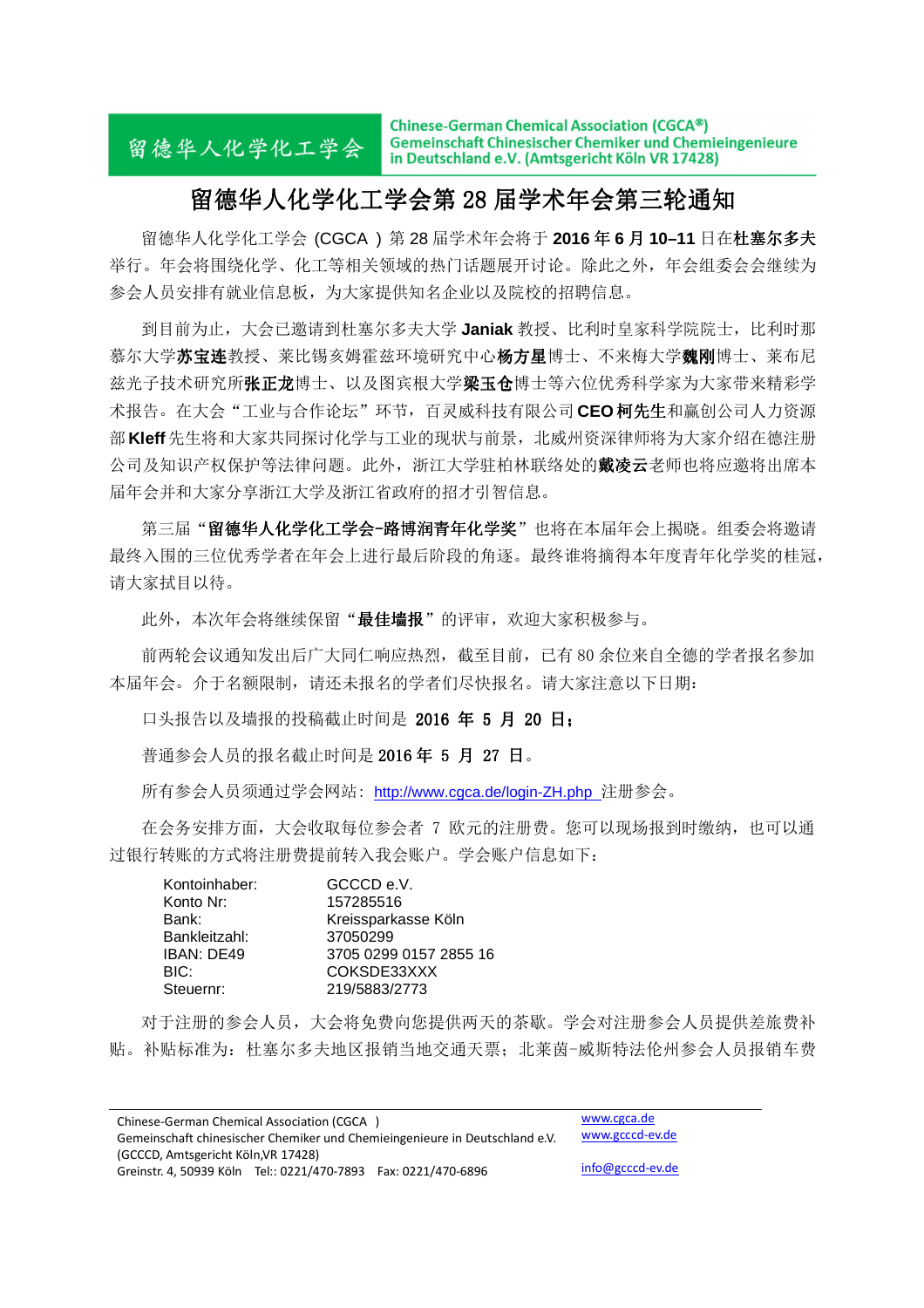# 留德华人化学化工学会

Chinese-German Chemical Association (CGCA®) Gemeinschaft Chinesischer Chemiker und Chemieingenieure in Deutschland e.V. (Amtsgericht Köln VR 17428)

(火车州票标准,单张至少 4 人同行); 其他地区参会人员最高报销金额 55 欧元(车费及住宿 费),参会者所在城市为鲁尔地区的,原则上不报销住宿费。

6 月 10 日晚,年会晚宴将在杜塞尔多夫望江楼举行,欢迎大家参加。望江楼位于杜塞尔多夫 主火车站附近,具体地址: Friedrich-Ebert-Strasse 31, 40210 Düsseldorf。晚宴有凉菜、铁板烧、 火锅、自助炒菜以及沙拉等,学会补助后晚宴价格为每人 14 欧元。请计划参加晚宴的朋友在年会 网络报名时选择晚宴;如果您已经报名,但仍希望参加晚宴,请发送邮件至 info@gcccd-ev.de。

大会将不对参会者进行住宿统一安排,但向大家推荐以下旅店:

HK-Hotel Düsseldorf (会场附近): http://www.hk-hotels-duesseldorf.de/

Ibis Düsseldorf: http://www.ibis.com/gb/hotel-0793-ibis-duesseldorf-hauptbahnhof/index.shtml

此外,您也可以向本次年会合作伙伴嘉鑫国际旅行社(联系人:殷晓蕾女士,电话: 0211- 36114828. 电邮: info@jaxin.com)询问住宿价格, 联系时请您提及 2016年留德华人化学化工学 会杜塞尔多夫年会。大会结束后请您保留相关原始票据,报销手续将另行通知。

年会一如既往的得到了中国驻德国大使馆教育处的大力支持。此外,年会组委会感谢以下公 司的赞助支持:



年会日程安排请参见: http://www.cgca.de/annual2016/PreliminaryProgram15.05.pdf

如果您有任何疑问请通过邮件与我们取得联系: info@gcccd-ev.de,最新年会动态将在留德华 人化学化工学会的官方网站上更新,查看网站请点击: http://www.cgca.de/annual2016/news.php

### **CGCA**理事会及第**28**届年会组委会

#### **2016** 年 **5** 月 **19** 日

Chinese-German Chemical Association (CGCA<sup>®</sup>) Gemeinschaft chinesischer Chemiker und Chemieingenieure in Deutschland e.V. (GCCCD, Amtsgericht Köln,VR 17428) Greinstr. 4, 50939 Köln Tel:: 0221/470-7893 Fax: 0221/470-6896

www.cgca.de www.gcccd-ev.de

info@gcccd-ev.de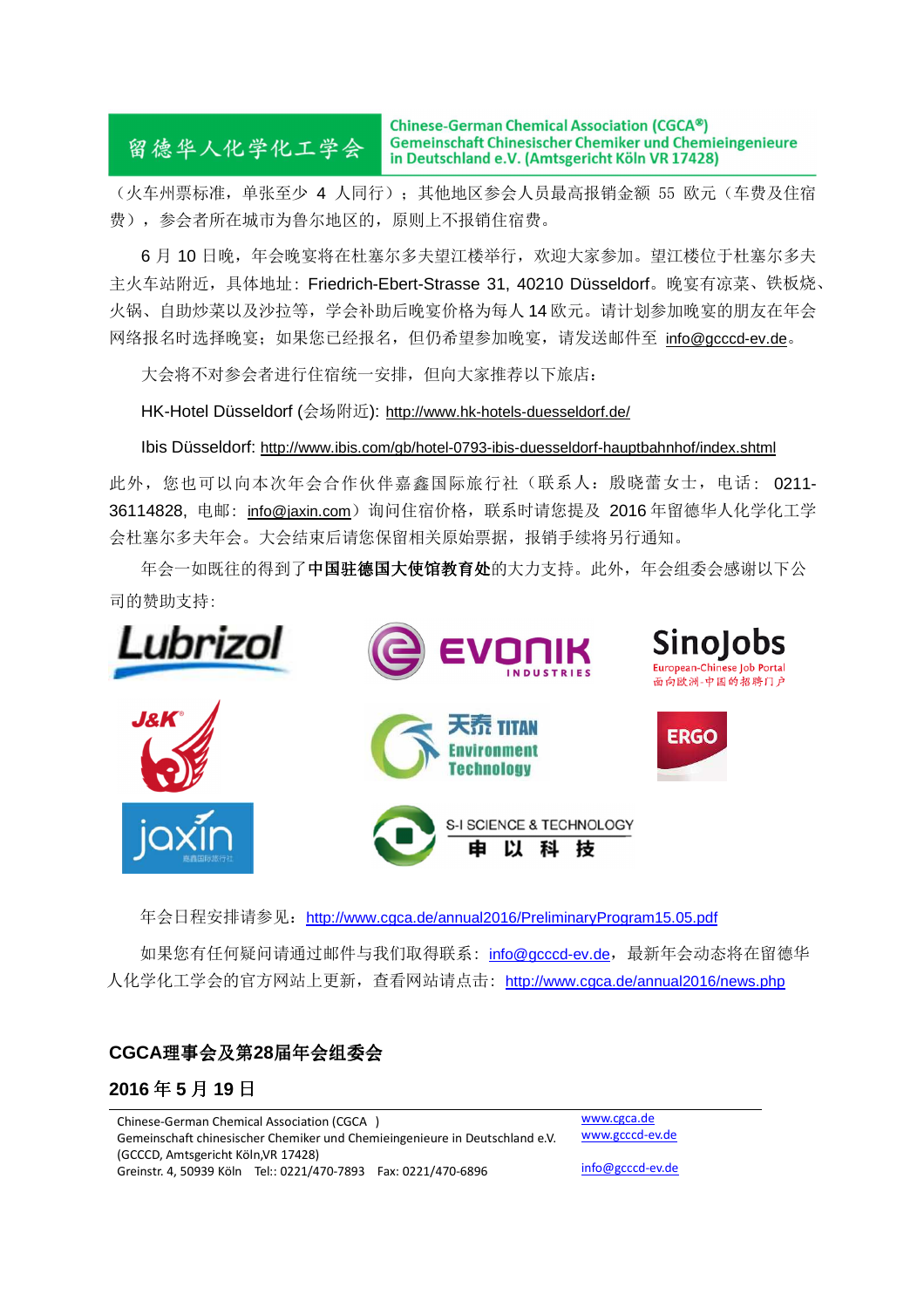

**Chinese-German Chemical Association (CGCA®)** Gemeinschaft Chinesischer Chemiker und Chemieingenieure in Deutschland e.V. (Amtsgericht Köln VR 17428)

#### 附**:** 会场介绍和年会路线图

#### 百灵威科技有限公司介绍

#### 会场:

O.A.S.E 为杜塞大学医学院图书馆,是一栋绿白相间的七层建筑,设有现代化的学习设施,研讨室 和讨论室。我们的会场位于 O.A.S.E 底层,进入 O.A.S.E 直走通过玻璃门即到。



#### 交通:

- 1. 主火车站: 704 (或 U79 转 U83), 在 Uni-Kliniken 站下车。
- 2. 自驾: 请导航至 Universitätsstraße 1, Düsseldorf。最近的停车场是 P6 和 P7, 免费的停 车场是 P5 以及 Universitätsstraße 路边的停车位。



Chinese-German Chemical Association (CGCA<sup>®</sup>) Gemeinschaft chinesischer Chemiker und Chemieingenieure in Deutschland e.V. (GCCCD, Amtsgericht Köln,VR 17428) Greinstr. 4, 50939 Köln Tel:: 0221/470-7893 Fax: 0221/470-6896

www.cgca.de www.gcccd-ev.de

info@gcccd-ev.de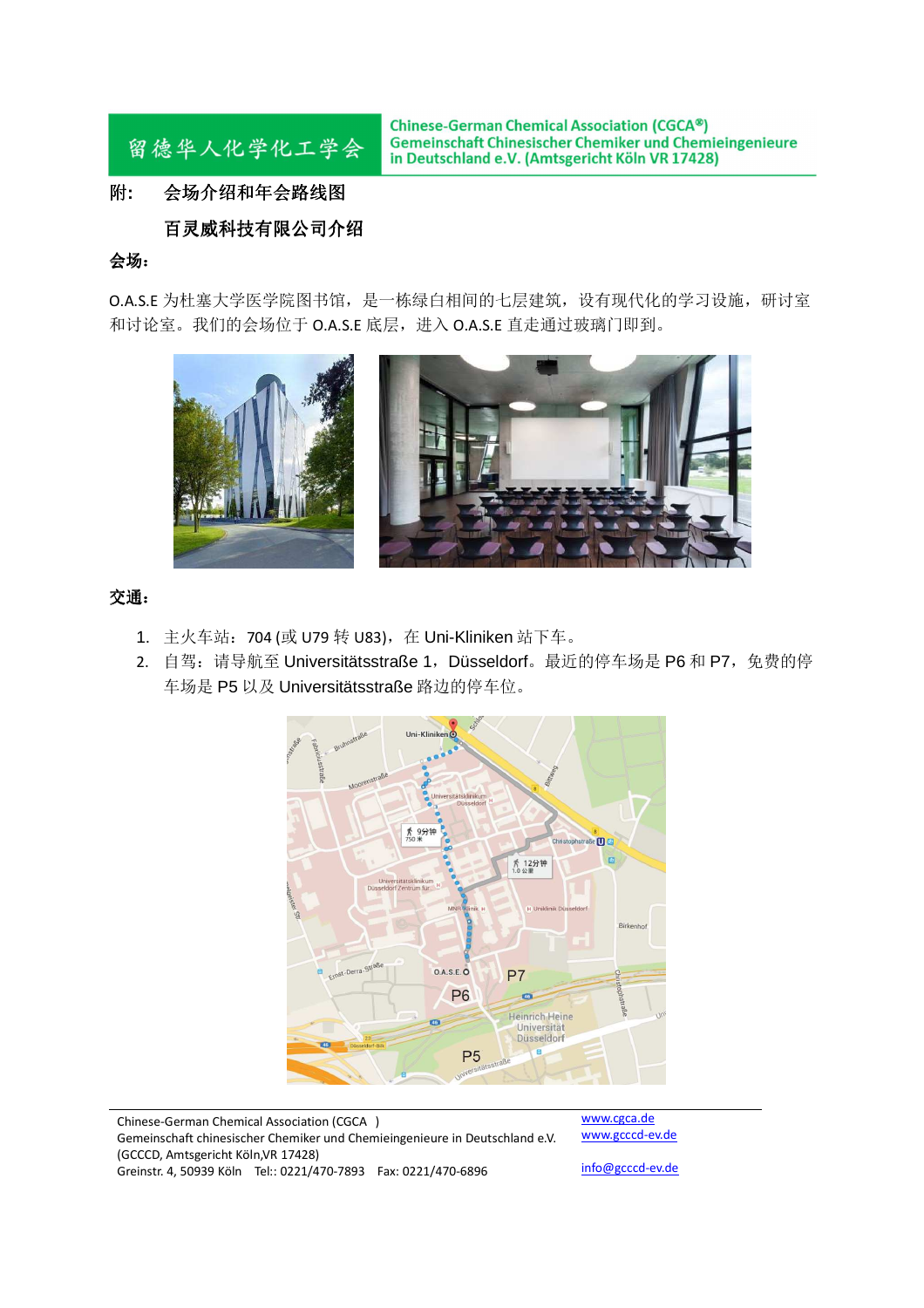Chinese-German Chemical Association (CGCA®) Gemeinschaft Chinesischer Chemiker und Chemieingenieure in Deutschland e.V. (Amtsgericht Köln VR 17428)

## **J&K Profile**

留德华人化学化工学会

At J&K Scientific, we understand that chemistry is not simply about scientific principles, and business is not only about the exchange of goods and services. Chemistry is a tool for understanding and meeting human needs, and business is about building relationships and working together to improve our world. We are committed to delivering only the finest quality products, and to doing so in a way that allows us to contribute significantly to humanity, both today and in the years to come.



J&K Scientific, founded in 1992, has grown over the past two decades to become a world leader in the supply and manufacture of chemical products. Our ongoing dedication to research and development, combined with our proven history of scientific achievement and business performance, have earned us recognition as a "High Technology Enterprise" by the Chinese Ministry of Science and Technology. Our products aid in drug discovery, environmental protection and myriad other endeavors that serve humanity. We are proud to offer chemicals, related consumables, labware, packaging, safe and efficient delivery, expert consultation and attentive customer service; we are committed to being your one-stop research and manufacturing platform.

We live in an era when great challenges face people and our planet. J&K Scientific is guided by our mission, "To Accelerate Scientific and Industrial Development, Thereby Serving Humanity", as we strive to have a positive impact upon the world. Our chemicals are used by thousands of customers every day. They help to make the oceans cleaner, the air better to breathe and our food safer to eat. They help to conquer disease and to make life sustaining medicine. They help to develop sustainable energy sources and thousands of other products that make our lives easier, safer and more fulfilling.

We seek to honor the future and strive to improve the world for both our children and future generations. This vision guides our actions as we work with our customers to solve their chemical production needs.



Chinese-German Chemical Association (CGCA<sup>®</sup>) Gemeinschaft chinesischer Chemiker und Chemieingenieure in Deutschland e.V. (GCCCD, Amtsgericht Köln,VR 17428) Greinstr. 4, 50939 Köln Tel:: 0221/470-7893 Fax: 0221/470-6896

www.cgca.de www.gcccd-ev.de

info@gcccd-ev.de